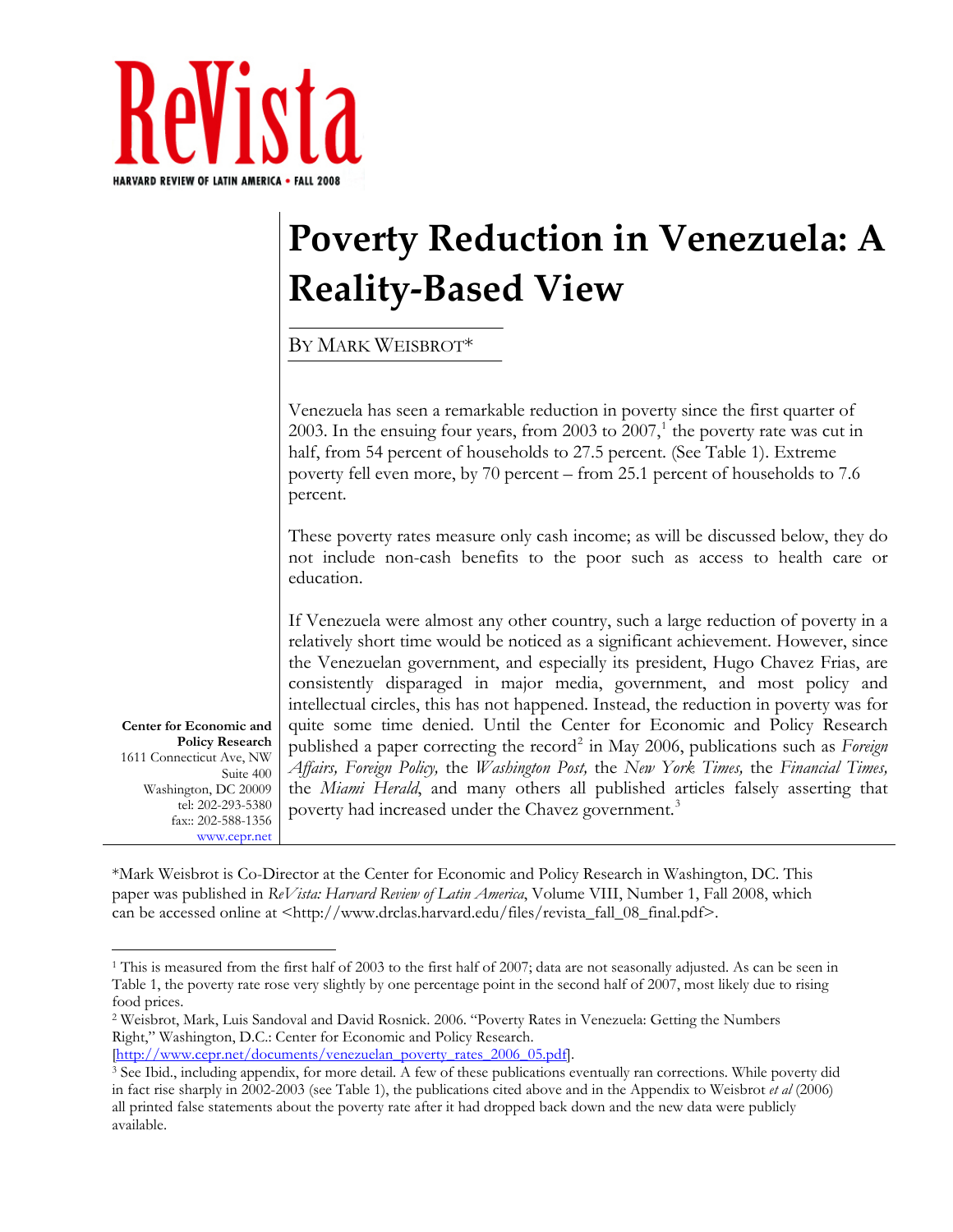|       |                    | <b>Households</b>     |                    | Population            |                    |
|-------|--------------------|-----------------------|--------------------|-----------------------|--------------------|
| Year/ | <b>Time Period</b> | (% of total declared) |                    | (% of total declared) |                    |
|       |                    | Poverty               | Extreme<br>Poverty | Poverty               | Extreme<br>Poverty |
| 1997  | 1st Half           | 55.6                  | 25.5               | 60.9                  | 29.5               |
|       | 2nd Half           | 48.1                  | 19.3               | 54.5                  | 23.4               |
| 1998  | 1st Half           | 49.0                  | 21.0               | 55.4                  | 24.7               |
|       | 2nd Half           | 43.9                  | 17.1               | 50.4                  | 20.3               |
| 1999  | 1st Half           | 42.8                  | 16.6               | 50.0                  | 19.9               |
|       | 2nd Half           | 42.0                  | 16.9               | 48.7                  | 20.1               |
| 2000  | 1st Half           | 41.6                  | 16.7               | 48.3                  | 19.5               |
|       | 2nd Half           | 40.4                  | 14.9               | 46.3                  | 18.0               |
| 2001  | 1st Half           | 39.1                  | 14.2               | 45.5                  | 17.4               |
|       | 2nd Half           | 39.0                  | 14.0               | 45.4                  | 16.9               |
| 2002  | 1st Half           | 41.5                  | 16.6               | 48.1                  | 20.1               |
|       | 2nd Half           | 48.6                  | 21.0               | 55.4                  | 25.0               |
| 2003  | 1st Half           | 54.0                  | 25.1               | 61.0                  | 30.2               |
|       | 2nd Half           | 55.1                  | 25.0               | 62.1                  | 29.8               |
| 2004  | 1st Half           | 53.1                  | 23.5               | 60.2                  | 28.1               |
|       | 2nd Half           | 47.0                  | 18.6               | 53.9                  | 22.5               |
| 2005  | 1st Half           | 42.4                  | 17.0               | 48.8                  | 20.3               |
|       | 2nd Half           | 37.9                  | 15.3               | 43.7                  | 17.8               |
| 2006  | 1st Half           | 33.9                  | 10.6               | 39.7                  | 12.9               |
|       | 2nd Half           | 30.6                  | 9.1                | 36.3                  | 11.1               |
| 2007  | 1st Half           | 27.5                  | 7.6                | 33.1                  | 9.4                |
|       | 2nd Half           | 28.5                  | 7.9                | 33.6                  | 9.6                |

## **TABLE 1 Venezuela: Poverty Rates, 1997-2007**

Source: Instituto Nacional de Estadística (INE), República Bolivariana de Venezuela

When it could no longer be denied, the government's opponents – who have a near-monopoly of the debate about Venezuela outside the country -- then tried to put a negative spin on it. An article in the March/April issue of *Foreign Affairs* by Francisco Rodriguez (2008), attempts to argue that "a close look at the evidence reveals just how much Chávez's 'revolution' has hurt Venezuela's economy -- and that the poor are hurting most of all."<sup>[4](#page-1-0)</sup> I have dealt with these assertions in detail elsewhere<sup>[5](#page-1-1)</sup> and will only treat some of them briefly here.

As can be seen from Table 1, the poverty rate fell from 1999-2001, and then rose sharply in 2002- 2003. This is to be expected, since the economy was devastated in 2002-2003 by an oil strike (joined by business owners), losing 24 percent of GDP from the third quarter of 2002 to the first quarter of 2003. In terms of lost income, this is comparable to the U.S. economy in some of the worst years of the Great Depression.

 $\overline{a}$ 

<span id="page-1-0"></span><sup>4</sup> Francisco Rodriguez (2008a). "An Empty Revolution: The Unfulfilled Promises of Hugo Chávez", *Foreign Affairs*, Vol. 87, Issue 2: 49-62.

<span id="page-1-1"></span><sup>5</sup> Mark Weisbrot (2008b). "How Not to Attack an Economist (and an Economy): Getting the Numbers Right", Washington, DC: Center for Economic and Policy Research.

<sup>[</sup>[http://www.cepr.net/documents/publications/venezuela\\_2008\\_04.pdf](http://www.cepr.net/documents/publications/venezuela_2008_04.pdf)].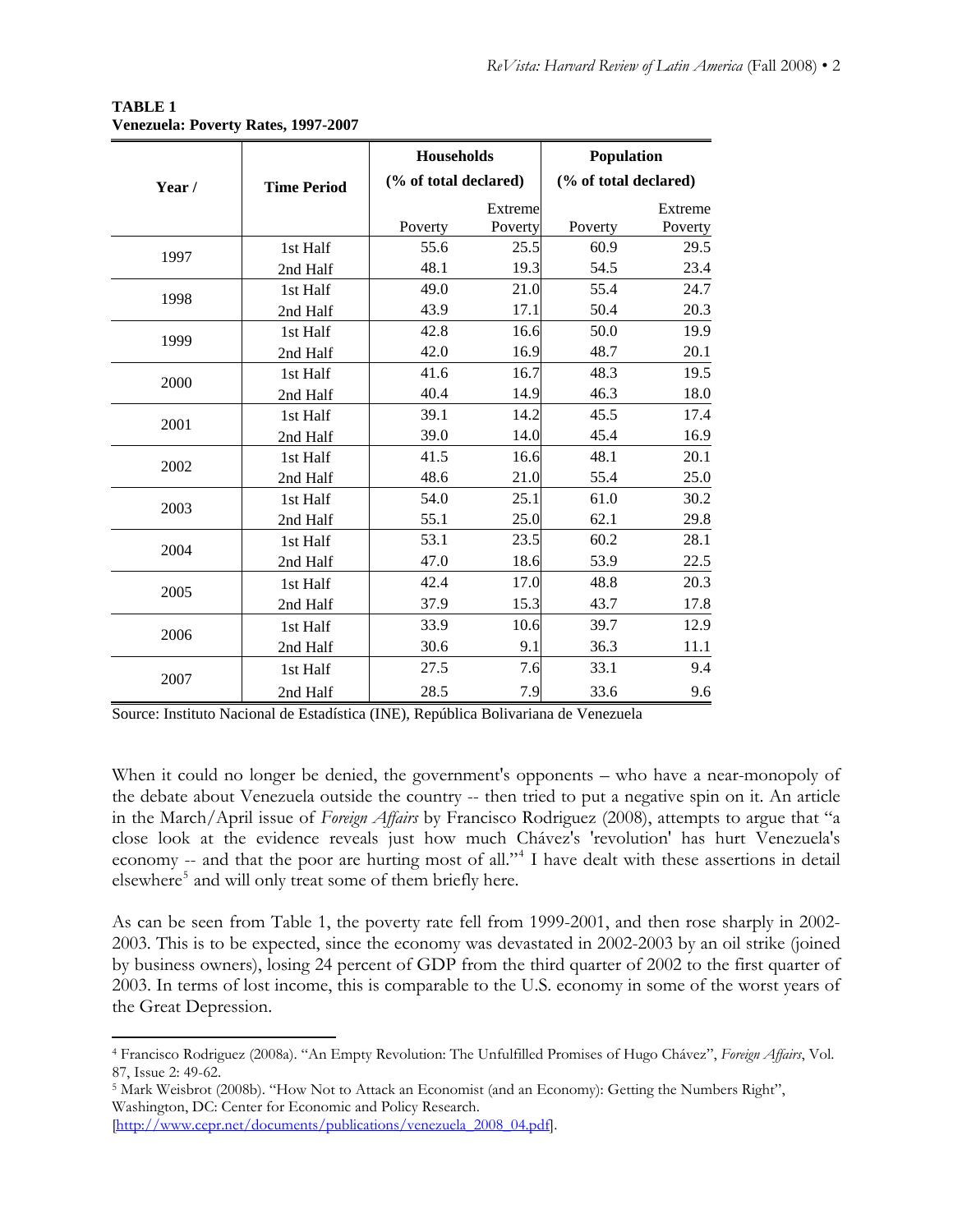It would not seem logical to hold the government responsible for the economic impact of the oil strike and business lockout, since that was carried out by its opponents. Indeed, a strong case can be made that the government could not do much at all about poverty for its first four years (1999- 2003). During this time it did not have control over the national oil company – Petroleos de Venezuela, or PDVSA, and there was considerable instability, including a military coup (April 2002) and the strike.<sup>[6](#page-2-0)</sup>

Once the government got control over the oil industry and the major opposition groups agreed to pursue their goal of removing Chavez through a referendum (May 2003), the economy began to grow rapidly and poverty was sharply reduced. (See Figure 1). In the five years from the bottom of the recession in the first quarter of 2003, to the first quarter of 2008, the economy grew by a remarkable 88.3 percent.

## **FIGURE 1 Venezuela: Real GDP (seasonally-adjusted)**



Source: Banco Central de Venezuela (BCV) and authors' analysis.

 $\overline{a}$ 

<span id="page-2-0"></span><sup>6</sup> See Teodoro Petkoff (2008), currently one of the most prominent and respected leaders of the Venezuelan opposition, who describes the opposition "strategy that overtly sought a military takeover" from 1999-2003, and its use of the oil industry for purposes of overthrowing the government.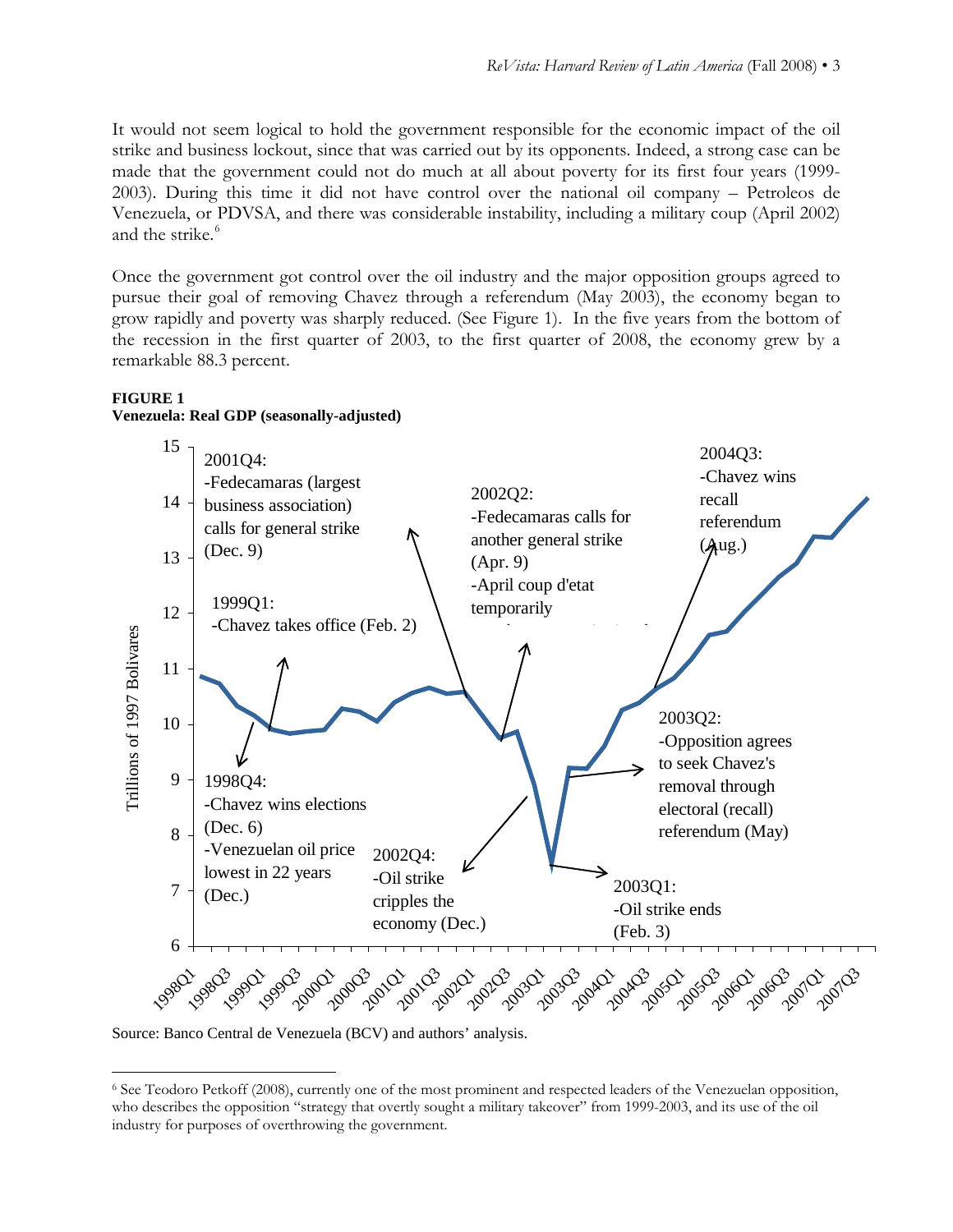Rodriguez (2008a) asserts that this halving of the household poverty rate in four years is not very good:

"The real question is thus not whether poverty has fallen but whether the Chávez government has been particularly effective at converting this period of economic growth into poverty reduction. One way to evaluate this is by calculating the reduction in poverty for every percentage point increase in per capita income -- in economists' lingo, the income elasticity of poverty reduction. This calculation shows an average reduction of one percentage point in poverty for every percentage point in per capita GDP growth during this recovery, a ratio that compares unfavorably with those of many other developing countries, for which studies tend to put the figure at around two percentage points. (2008a, p.52-53)."

This implies that other countries have had twice as much poverty reduction per unit of economic growth as Venezuela. This is not true, and Rodriguez subsequently acknowledged this, listing Venezuela's income elasticity of poverty reduction at 1.6[7](#page-3-0), which is closer to two than one.<sup>7</sup> But an elasticity of two is not the relevant comparison.

Table 2 shows country and regional data from the World Bank for thirty-four growth spells of more than forty percent in per capita GDP, over the last two decades. As can be seen from the table, there are only three countries with a better income elasticity of poverty reduction than Venezuela. And even this comparison understates Venezuela's success. The World Bank data is for a \$2 per day<sup>[8](#page-3-1)</sup> poverty line, whereas Venezuela's poverty line is about 50 percent higher than this. The income elasticity of poverty reduction is much less elastic – that is, there is much less poverty reduction for a given amount of growth -- for higher poverty lines.<sup>[9](#page-3-2)</sup> And as noted above, we are here only looking at cash income, ignoring gains for the poor in health care and education.

So it is not possible to assert that Venezuela's income elasticity of poverty reduction is lacking by any reasonable international comparison. On the other hand, it is not clear how relevant this measure is. In four years, poverty has been cut in half and extreme poverty by 70 percent. This is a major achievement. The United Nations' Millennium Development Goals call for a reduction in extreme poverty by half over the period 1990-2015. Should anyone, including the poor, care if Venezuela's very rapid reduction in poverty is high or low or medium relative to the amount of economic growth that has taken place? In other words, if Venezuela's income elasticity of poverty reduction were not so high, but poverty were cut sharply because of rapid economic growth – including rising employment and real wages – what would be wrong with that? In any case, the question is moot, since Venezuela has had a rapid reduction in poverty even for the amount of growth that it has had.

 $\overline{a}$ 

<span id="page-3-0"></span><sup>7</sup> Rodriguez, Francisco (2008b). "How Not to Defend the Revolution: Mark Weisbrot and the Misinterpretation of Venezuelan Evidence." Middletown, CT.: Wesleyan Economic Working Papers, Wesleyan University. [[http://frrodriguez.web.wesleyan.edu/docs/working\\_papers/How\\_Not\\_to\\_Defend.pdf\]](http://frrodriguez.web.wesleyan.edu/docs/working_papers/How_Not_to_Defend.pdf). 8 Purchasing Power Parity dollars.

<span id="page-3-1"></span>

<span id="page-3-2"></span><sup>9</sup> Bourguignon, Francois. (2003)"The Growth Elasticity of Poverty Reduction: Explaining Heterogeneity across Countries and Time Periods". The World Bank. Also, the three countries that are above Venezuela – Poland, Latvia, and Chile – have very low levels of poverty by the end of the period, measured at \$2 per day; countries with very low levels of absolute poverty tend to have much higher income elasticities of poverty reduction.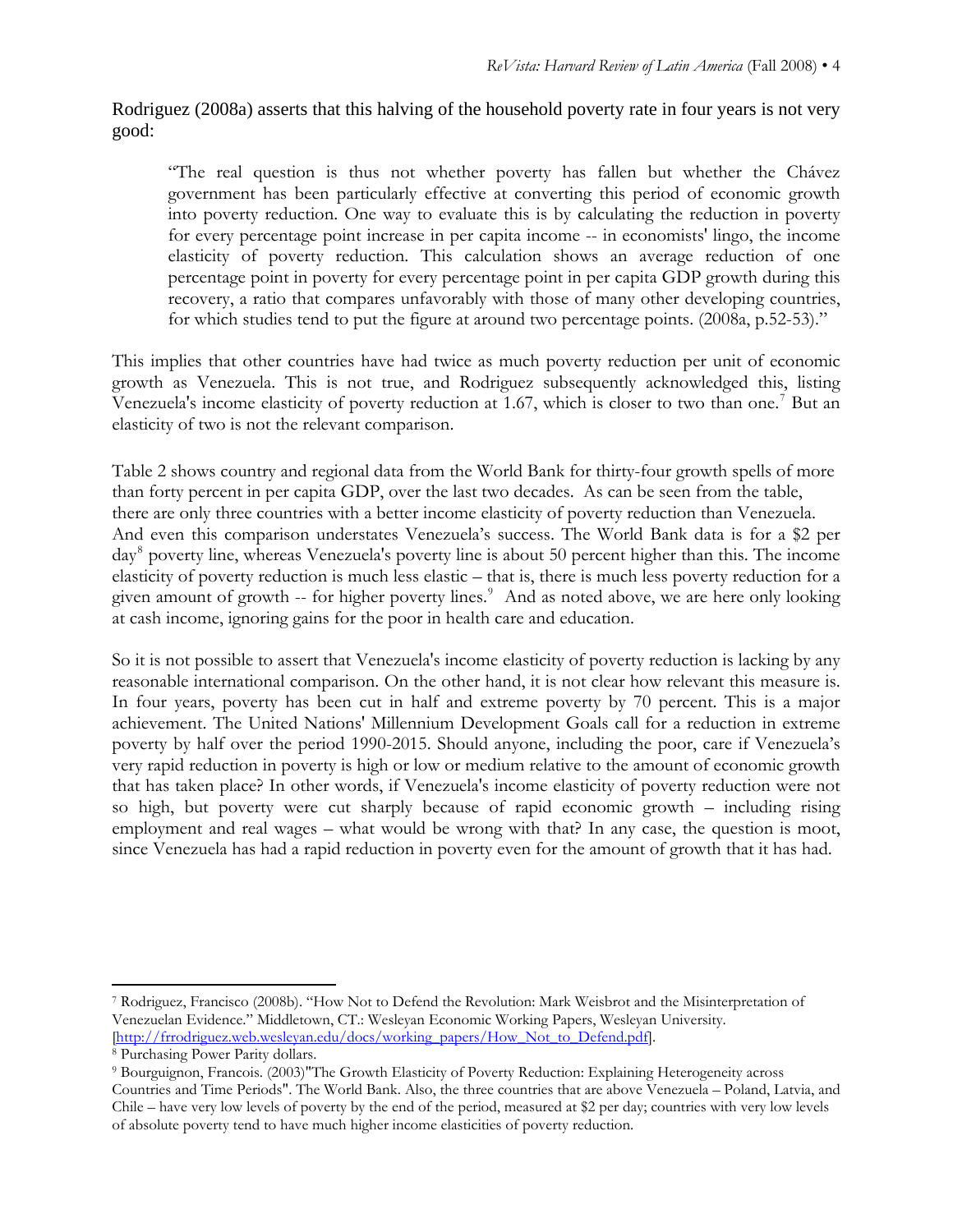| <b>TABLE 2</b>                                                            |  |  |  |  |
|---------------------------------------------------------------------------|--|--|--|--|
| <b>Changes in per capita GDP and Poverty Rates, Countries and Regions</b> |  |  |  |  |

|                             |                | Percent change in per- | Percent change in | <b>Estimated</b> |
|-----------------------------|----------------|------------------------|-------------------|------------------|
|                             | Years          | capita GDP             | poverty rate /1   | elasticity       |
| Albania 1997-04             | 7              | 62.6                   | $-11.5$           | $-0.3$           |
| Armenia 1999-03             | $\overline{4}$ | 53.0                   | $-18.8$           | $-0.5$           |
| Azerbaijan 1995-01          | 6              | 46.5                   | $-24.4$           | $-0.7$           |
| Botswana 1986-93            | 7              | 50.2                   | $-9.5$            | $-0.2$           |
| Cambodia 1994-04            | 10             | 66.2                   | $-6.6$            | $-0.1$           |
| Chile 1992-03               | 11             | 44.2                   | $-53.6$           | $-2.1$           |
| China 1981-87               | 6              | 76.1                   | $-22.1$           | $-0.4$           |
| China 1987-93               | 6              | 57.3                   | $-0.7$            | 0.0              |
| China 1993-99               | 6              | 64.4                   | $-26.5$           | $-0.6$           |
| China 1999-04               | 5              | 50.0                   | $-30.3$           | $-0.9$           |
| Costa Rica 1986-03          | 17             | 48.1                   | $-45.8$           | $-1.6$           |
| Dominican Republic 1992-04  | 12             | 44.1                   | 65.7              | 1.4              |
| East Asia & Pacific 1981-87 | 6              | 46.6                   | $-19.2$           | $-0.6$           |
| East Asia & Pacific 1987-93 | 6              | 50.3                   | $-5.1$            | $-0.1$           |
| East Asia & Pacific 1993-99 | 6              | 46.7                   | $-24.1$           | $-0.7$           |
| East Asia & Pacific 1999-04 | 5              | 41.7                   | $-25.9$           | $-0.9$           |
| Estonia 1995-03             | 8              | 73.3                   | 8.7               | 0.2              |
| Georgia 1996-03             | $\overline{7}$ | 59.1                   | 197.5             | 2.3              |
| <b>Hungary 1993-02</b>      | 9              | 40.9                   | 0.0               | 0.0              |
| India 1993-04               | 11             | 63.6                   | $-5.8$            | $-0.1$           |
| Indonesia 1987-02           | 15             | 65.2                   | $-30.9$           | $-0.7$           |
| Kazakhstan 1996-03          | 7              | 60.1                   | $-14.0$           | $-0.3$           |
| Lao PDR 1992-02             | 10             | 48.3                   | $-1.1$            | 0.0              |
| Latvia 1998-03              | 5              | 43.1                   | $-59.1$           | $-2.5$           |
| Lithuania 1996-03           | $\overline{7}$ | 53.9                   | 0.3               | 0.0              |
| Low & middle income 1993-04 | 11             | 46.7                   | $-20.0$           | $-0.6$           |
| Malaysia 1989-97            | 8              | 64.2                   | $-33.5$           | $-0.8$           |
| Panama 1989-03              | 14             | 43.7                   | $-24.1$           | $-0.8$           |
| Poland 1993-02              | 9              | 51.0                   | $-83.0$           | $-4.3$           |
| South Asia 1981-93          | 12             | 41.3                   | $-7.1$            | $-0.2$           |
| South Asia 1993-04          | 11             | 54.7                   | $-6.2$            | $-0.1$           |
| Sri Lanka 1990-02           | 12             | 52.4                   | 2.5               | 0.1              |
| <b>Thailand 1981-88</b>     | $\overline{7}$ | 43.5                   | $-1.8$            | $-0.1$           |
| <b>Thailand 1988-02</b>     | 14             | 75.9                   | $-53.5$           | $-1.4$           |
| Average                     |                |                        |                   | $-0.5$           |
| Venezuela 2003-2007         | 5              | 35.7                   | 50.0              | $-1.67$          |

Source: World Bank, World Development Indicators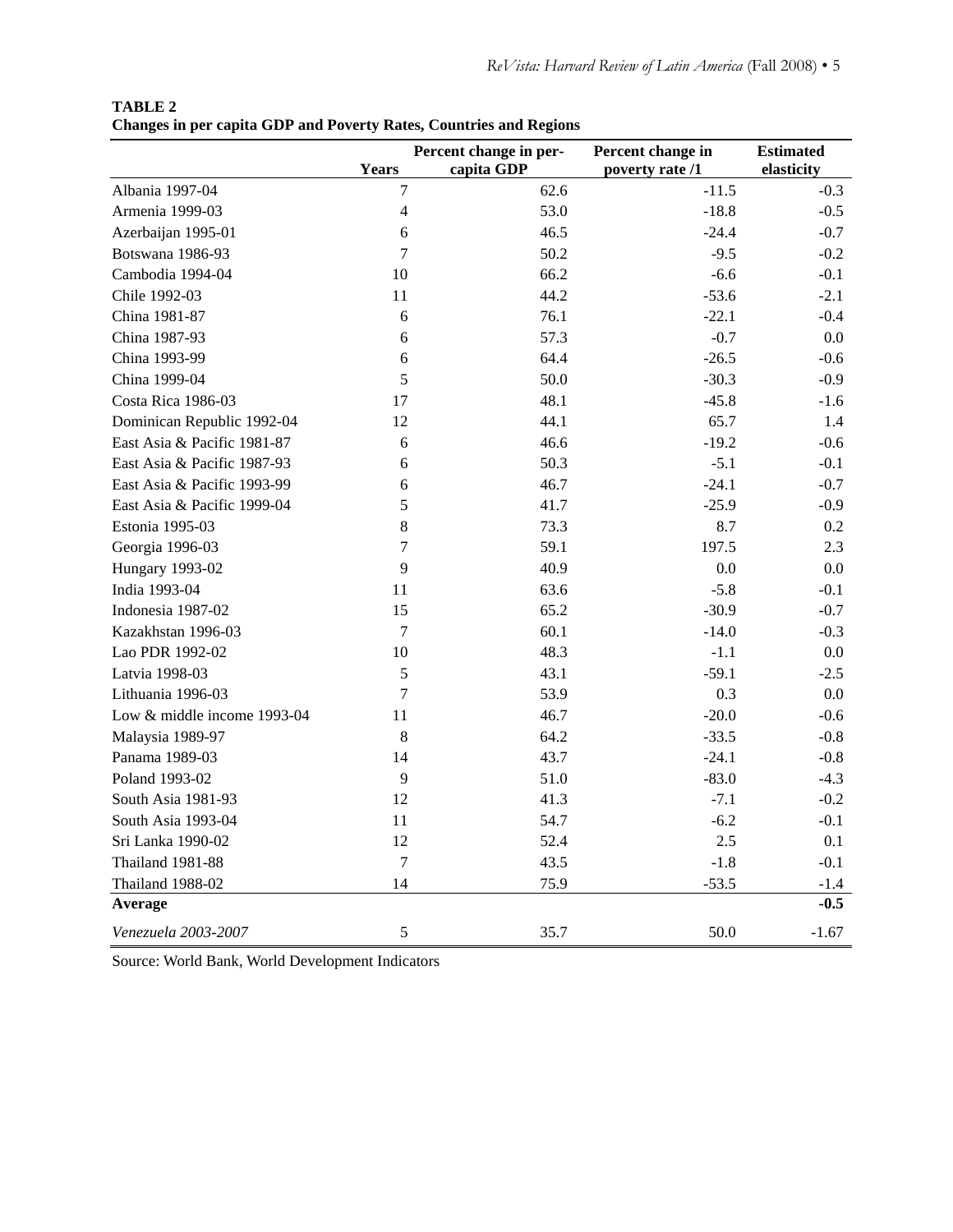The poverty and extreme poverty rates in Venezuela are based only on cash income, so they do not include the increased access to health care and education that the poor have gained since the government has gotten control over the oil industry. From 1999 to 2007, the number of primary care physicians in the public sector increased more than twelve times, from 1,628 to 19,571, providing health care to millions of poor Venezuelans who previously did not have access to health care.

Access to education has also been greatly expanded. This is especially true at the level of higher education: from the 1999-2000 school year to 2006-2007, enrollment increased by 86 percent; estimates for the 2007-2008 school year put the increase at 138 percent from the 1999-2000 base. For secondary education, the increase from the 1999-2000 school year to 2006-2007 is 54 percent. For basic education (grades 1 through 9) the increase over this period was 10 percent; but this was already at a 91 percent gross enrollment level in 1999-2000.

Some 3.9 million school children – about half of the population between three and seventeen years of age – now receive lunches in school.

In addition, more than 15,000 government (Mercal) food stores distribute basic food items at discounts from 27 to 39 percent; and there are some 894,300 people served by soup kitchens. Some of the impact of the discounted food from the Mercal stores – but not the soup kitchens or school lunches -- should show up in Venezuela's cash-income based poverty rate through lower prices, although it is difficult to say exactly how much.

It is therefore clear that the sharp reduction in poverty in Venezuela, as measured by the official poverty rate, captures only a part of the improvement in living standards for the poor.

There is no doubt that substantial improvements in the labor market, especially in the private sector, during the present economic expansion, contributed greatly to the sharp reduction poverty.

Measured unemployment has dropped sharply, from 19.7 percent in the first quarter of 2003 to 8.2 percent in the first quarter of 2008. If we compare to the beginning of the Chávez administration, unemployment stood at 15.6 percent in the first quarter of 1999. By any comparison, the official unemployment rate has dropped sharply. Of course, an unemployment rate of 8.2 percent in Venezuela, as in developing economies generally, is not comparable to the same rate in the United States or Europe. Many of the people counted as employed are very much underemployed. But the measure is consistent over time, and therefore shows an enormous improvement in the labor market. This can be seen in other labor market indicators. For example, employment in the formal sector has increased to 6.35 million (2008 first quarter), from 4.40 million in the first quarter of 1998 and 4.50 million in the first quarter of 2003. As a percentage of the labor force, formal employment has increased significantly since 1998, from 52.0 to 56.2 percent (2008).

There has been an increase of about 2 million jobs in the private sector and 633 thousand jobs in the public sector since the first quarter of 1999. Perhaps most importantly, employment as a percentage of the labor force has increased by 7 percentage points since the first quarter of 1999, which is quite substantial. (Since 2003, it has increased by almost 11.5 percentage points).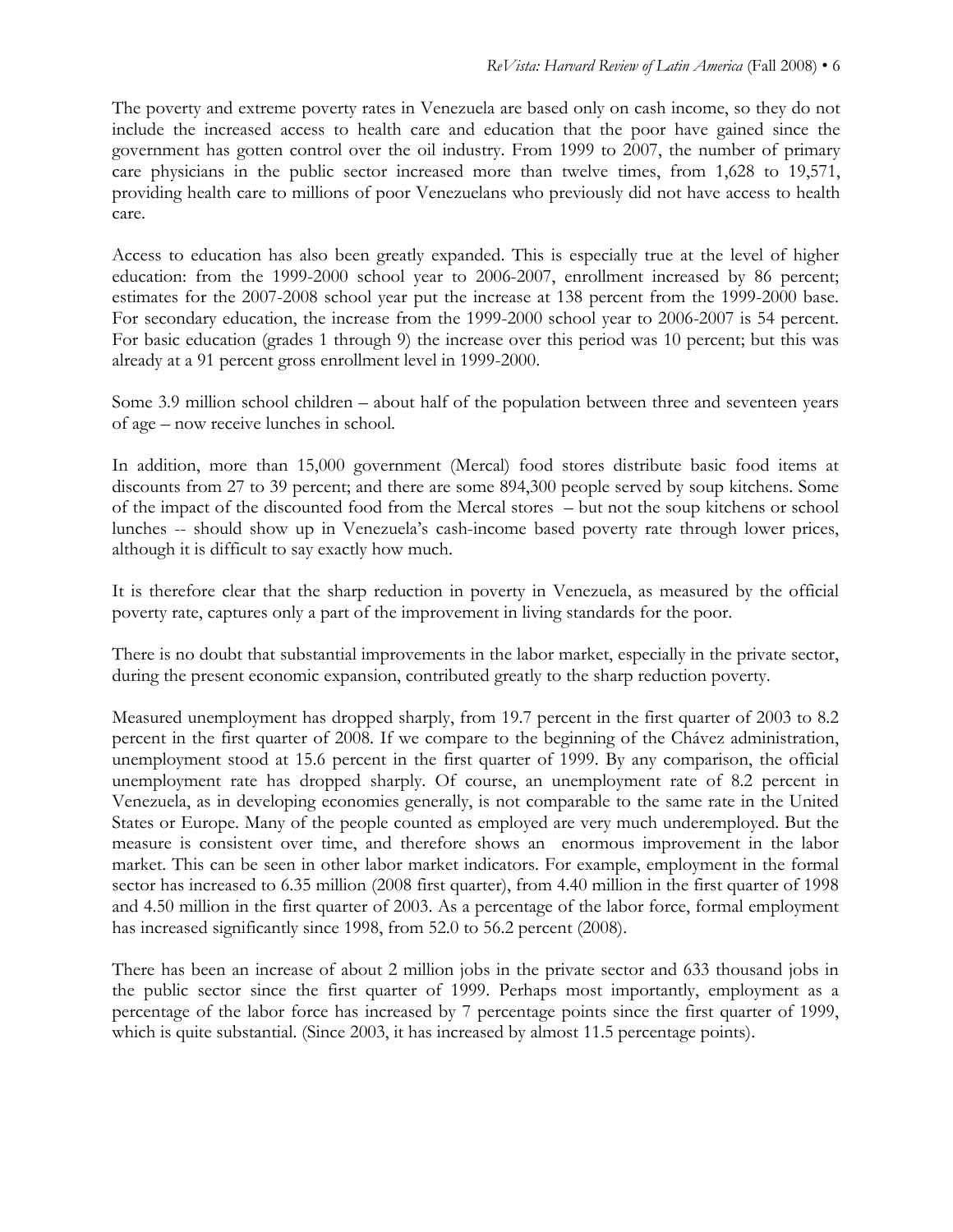Inequality also shows a substantial decline as measured by the Gini coefficient – from 48.7 in 1998, or alternatively from 48.1 in 2003, to 42 in 2007.<sup>[10](#page-6-0)</sup> For a rough idea of the size of this reduction in inequality, compare this to a similar movement in the other direction: from 1980-2005, the Gini coefficient for the United States went from 40.3 to 46.9, a period in which there was an enormous (upward) redistribution of income.

The extra scrutiny that the government of Venezuela and its statistics receive, as compared to other countries in the hemisphere, has produced some very modest positive results. For example, Rodriguez (2008) showed that some of the spending listed as "social spending" by PDVSA was inappropriately categorized. This was significant but did not change the overall picture, since eliminating this spending resulted in a measured increase of 218 percent in real social spending per capita, as opposed to a previously measured 314 percent. Ortega and Rodriguez (2006) also raised some serious doubts about the official data on the number of people who participated in the Venezuelan government's national literacy campaign, although the data that their research was based on did not allow for any firm conclusions.<sup>[11](#page-6-1)</sup>

It may turn out that some of the official data that we are using today will be revised or replaced by better data, as happens in many countries. But overall, there is no evidence that the accuracy of government data in Venezuela has deteriorated in recent years or compares unfavorably to that of similar middle-income countries. Most of the controversy over social and economic progress under the Chavez administration is simply a result of misinformation, political prejudice, an overwhelming reliance on opposition sources, and an overall political and media climate of hostility toward a government that finds itself in conflict with Washington.

1

<span id="page-6-0"></span><sup>10</sup> Rodriguez (2008a) tries to show an increase in inequality, first by selecting the years 2000-2005; he then tries to challenge the official data (Rodriguez 2008b); but his challenge is unfounded. See Weisbrot 2008b – [[http://www.cepr.net/documents/publications/venezuela\\_2008\\_04.pdf](http://www.cepr.net/documents/publications/venezuela_2008_04.pdf)]. 11 Weisbrot, Mark and David Rosnick (2008). "'Illiteracy' Revisited: What Ortega and Rodríguez Read in the Household

<span id="page-6-1"></span>Survey." Washington, DC.: Center for Economic and Policy Research. [[http://www.cepr.net/documents/publications/literacy\\_2008\\_05.pdf\]](http://www.cepr.net/documents/publications/literacy_2008_05.pdf)